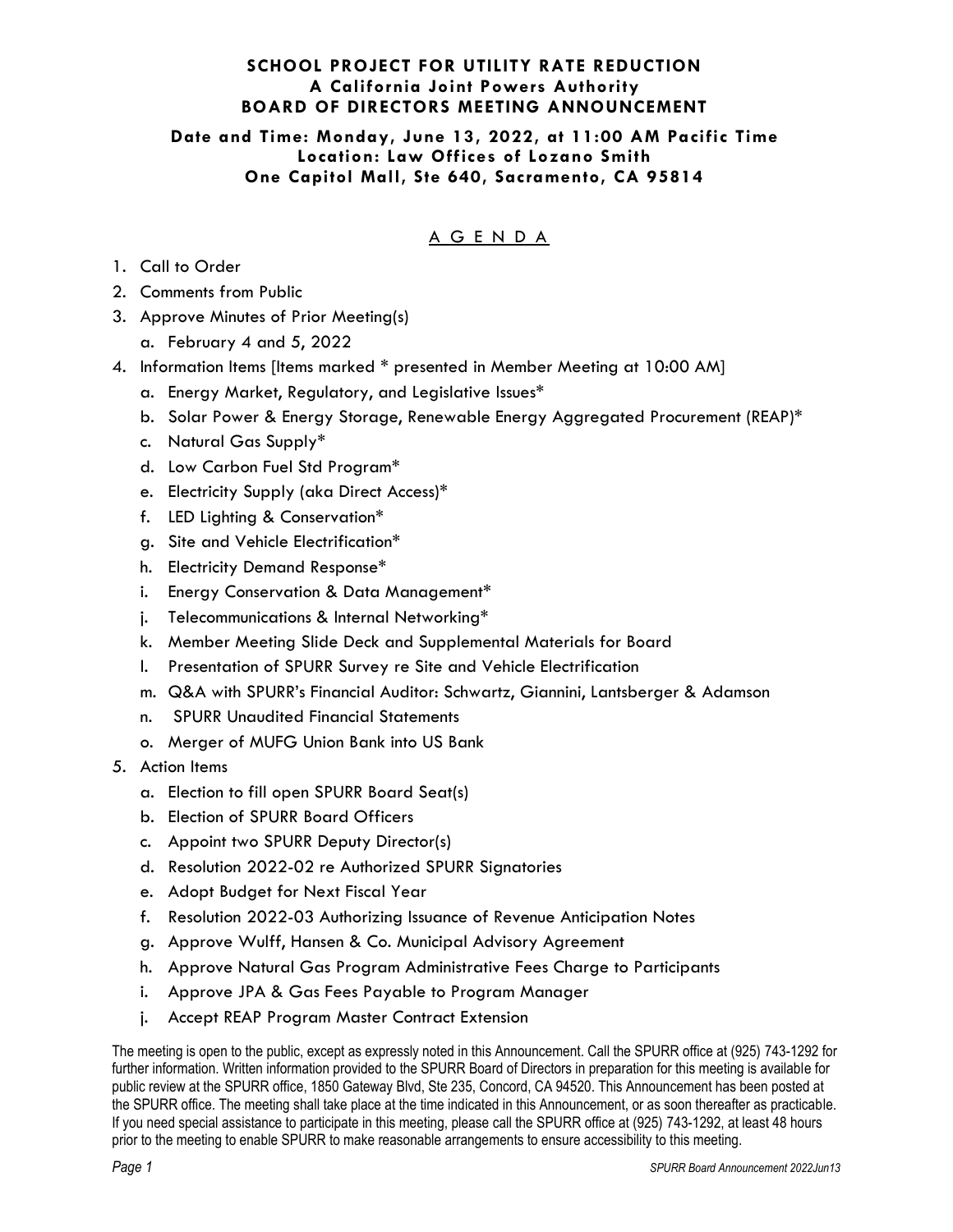### **SCHOOL PROJECT FOR UTILITY RATE REDUCTION A California Joint Powers Authority BOARD OF DIRECTORS MEETING ANNOUNCEMENT**

#### **Date and Time: Monday, June 13, 2022, at 11:00 AM Pacific Time Location: Law Offices of Lozano Smith One Capitol Mall, Ste 640, Sacramento, CA 95814**

- k. Resolution 2022-04 re SPURR Electrification Program
- l. Approve Amendment to Program Manager Agreement re Electrification Program
- m. Approve Natural Gas Pilot Program
- n. Accept SPURR Program Administrative Fee Summary
- o. Accept Current List of SPURR Program Vendors
- 6. Closed session Conference with legal counsel regarding existing and anticipated litigation, in closed session pursuant to California Government Code Section 54956.9(c). Topics may include CPUC cases P.22-01-018, A.21-06-021, and A.21-09-018, and FCC NPRM 21- 124.
- 7. New Business
- 8. Next Scheduled Meeting: Carmel Valley Ranch beginning at 4:00 PM PT on Fri Jan 27, 2023 and continuing to 9:00 AM PT on Sat Jan 28, 2023
- 9. Set Special Meeting re Natural Gas Pilot Program
- 10. Adjournment

The meeting is open to the public, except as expressly noted in this Announcement. Call the SPURR office at (925) 743-1292 for further information. Written information provided to the SPURR Board of Directors in preparation for this meeting is available for public review at the SPURR office, 1850 Gateway Blvd, Ste 235, Concord, CA 94520. This Announcement has been posted at the SPURR office. The meeting shall take place at the time indicated in this Announcement, or as soon thereafter as practicable. If you need special assistance to participate in this meeting, please call the SPURR office at (925) 743-1292, at least 48 hours prior to the meeting to enable SPURR to make reasonable arrangements to ensure accessibility to this meeting.